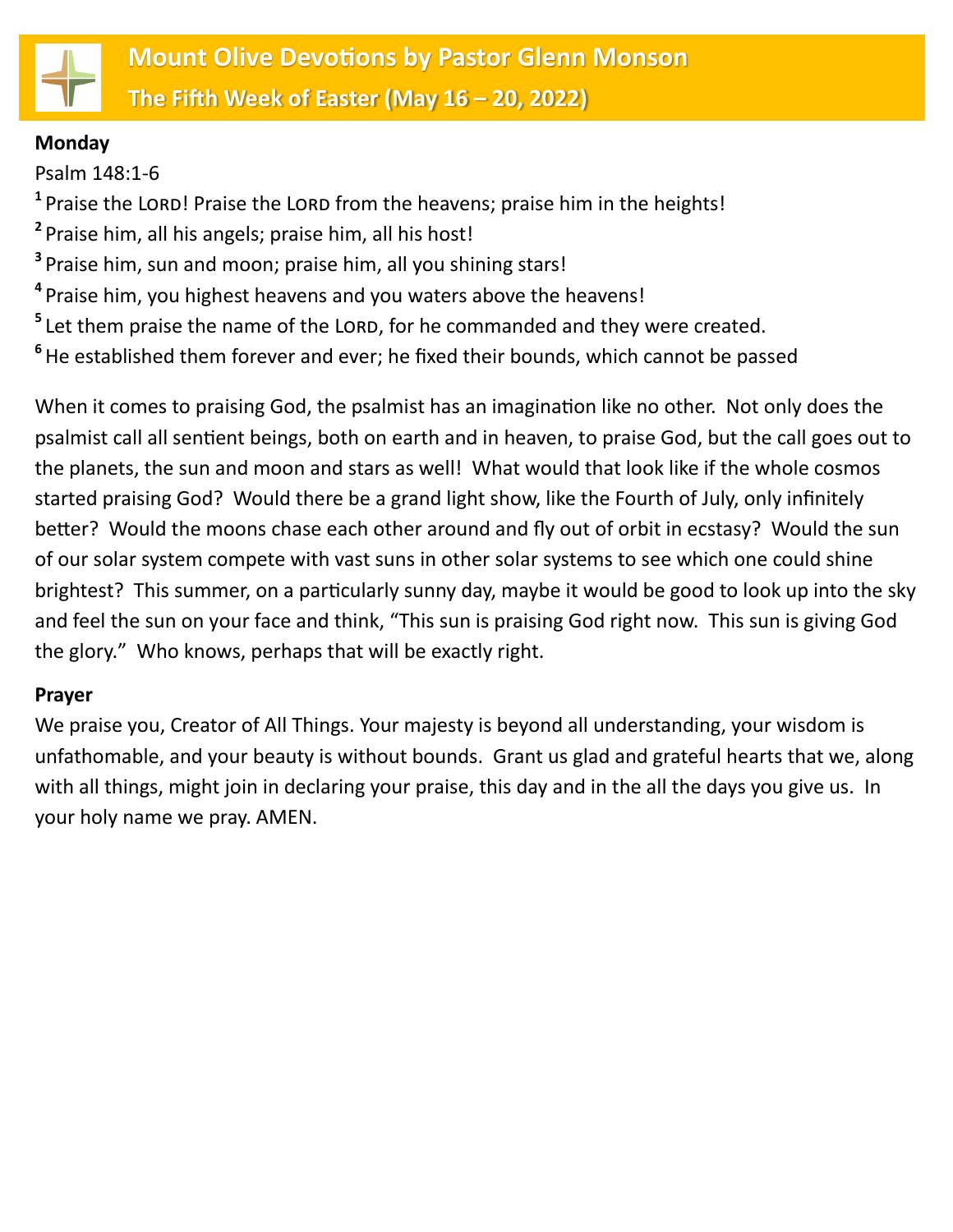# **Tuesday**

Daniel 7:13-14

- **<sup>13</sup>**As I watched in the night visions, I saw one like a human being coming with the clouds of heaven. And he came to the Ancient One and was presented before him.
- **<sup>14</sup>** To him was given dominion and glory and kingship, that all peoples, nations, and languages should serve him. His dominion is an everlasting dominion

that shall not pass away, and his kingship is one that shall never be destroyed.

This vision of the prophet Daniel comes right at the end of a series of visions that are noted in chapter 7. They are typically fantastic, nightmarish visions that disturb Daniel very much. What is clear, however, in this final vision, is that this One who looks like a human being is being given particular honors by God. To this one is given "dominion and glory and kingship," and this dominion shall be eternal. We Christians have for centuries understood this vision to be a vision of Christ. Jesus, himself, declares his identity as a king, saying to Pilate, "My kingdom is not from this world." (John 18:36). As people of God, this eternal dominion of Christ should give us hope. Since Christ has claimed us as his own in our baptism, and his dominion has no end, we can confidently believe that our future is secure. Even death cannot end Christ's dominion; Christ's resurrection showed that. And as members of the Body of Christ, we too will know resurrection. Christ reigns!

# **Prayer**

Lord Christ, we praise you for your eternal dominion. We praise you for your victory over death and the devil. We praise you for your infinite love that has claimed us and will never let us go. Put your Spirit deep within us that all our days might be lived in praise of you. In your strong name we pray. AMEN.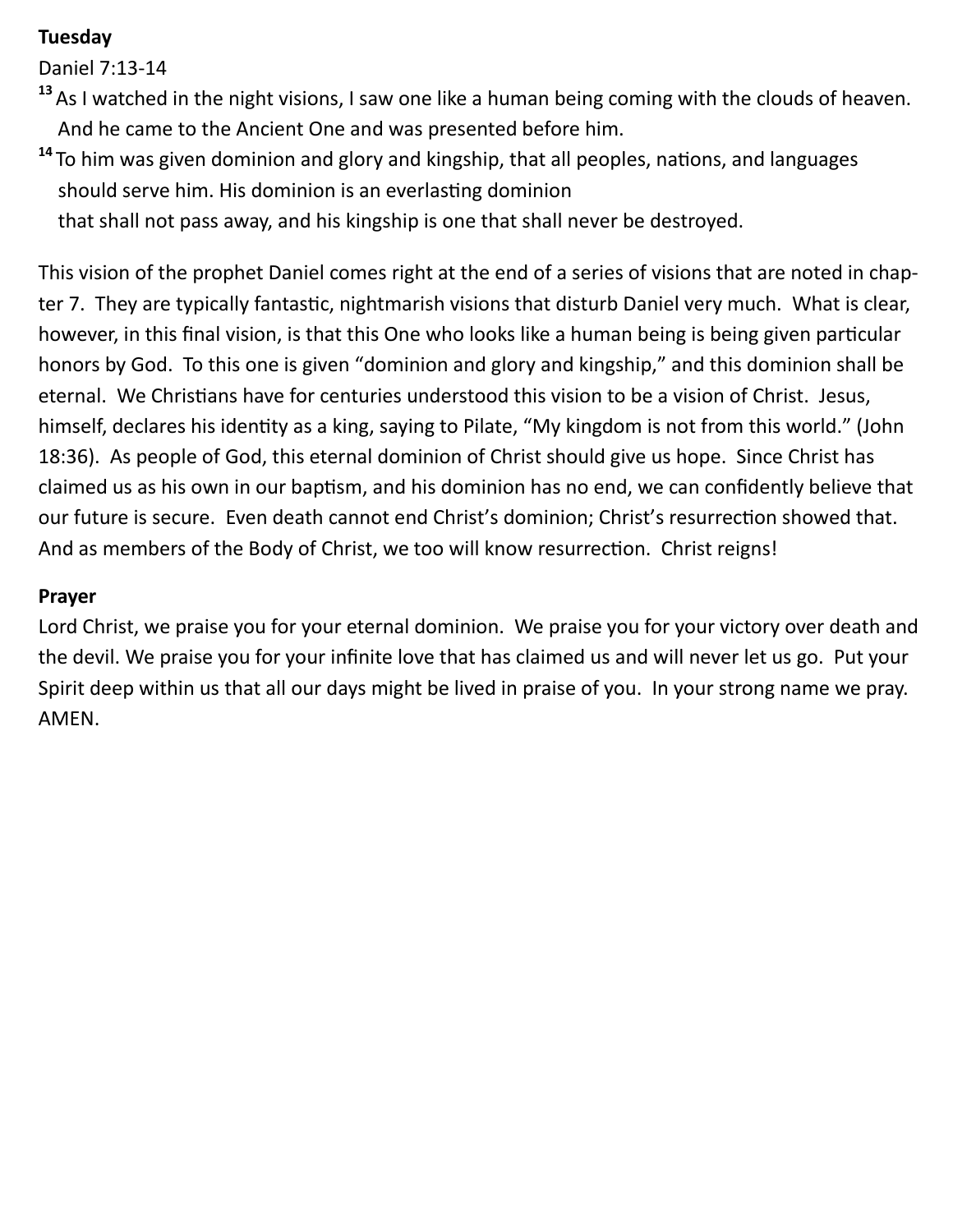### **Wednesday**

I Samuel 20:18-23

**<sup>18</sup>** Jonathan said to him, "Tomorrow is the new moon; you will be missed because your place will be empty. **<sup>19</sup>**On the day after tomorrow, you shall go a long way down; go to the place where you hid yourself earlier, and remain beside the stone there.**<sup>20</sup>** I will shoot three arrows to the side of it, as though I shot at a mark. **<sup>21</sup>** Then I will send the boy, saying, 'Go, find the arrows.' If I say to the boy, 'Look, the arrows are on this side of you; collect them,' then you are to come, for, as the LORD lives, it is safe for you and there is no danger. **<sup>22</sup>** But if I say to the young man, 'Look, the arrows are beyond you,' then go, for the LORD has sent you away.<sup>23</sup> As for the matter about which you and I have spoken, the LORD be between you and me forever."

The title given to the 20<sup>th</sup> chapter of First Samuel is "The Friendship of David and Jonathan." If you have never read this, it is well worth the read. Jonathan is the son of King Saul, the very king who has grown increasingly jealous and obsessed with the upstart, David. King Saul is clearly threatened by David's popularity and sure that David's only aim is to dethrone him and make himself king of Israel. Nothing David can say or do will convince Saul otherwise. Nevertheless, Jonathan and David remain friends, and as you hear in this passage, make a pact that will warn David if his life is in danger. Faithful friends are such a gift. If you have had one you know this to be true. We may have had our differences with these friends, but we have stuck it out and we are going to be friends our lifelong, and we know it. Friendship is how Jesus sometimes describes his relationship with us. In John's gospel Jesus says, "I do not call you servants any longer, because the servant does not know what the master is doing; but I have called you friends, because I have made known to you everything that I have heard from my Father." (Jn. 15:15) What a gift to know that Jesus calls us friends.

### **Prayer**

We are so thankful, Lord Jesus, for your faithful friendship with us. Though we certainly disappoint you and even betray you time and time again, you stand with us. Though we are unsteady and wavering in our friendship with you, you are steadfast in your friendship with us. How can we ever thank you. Strengthen us each day, Lord, that we may be your faithful friend. In your precious name we pray. AMEN.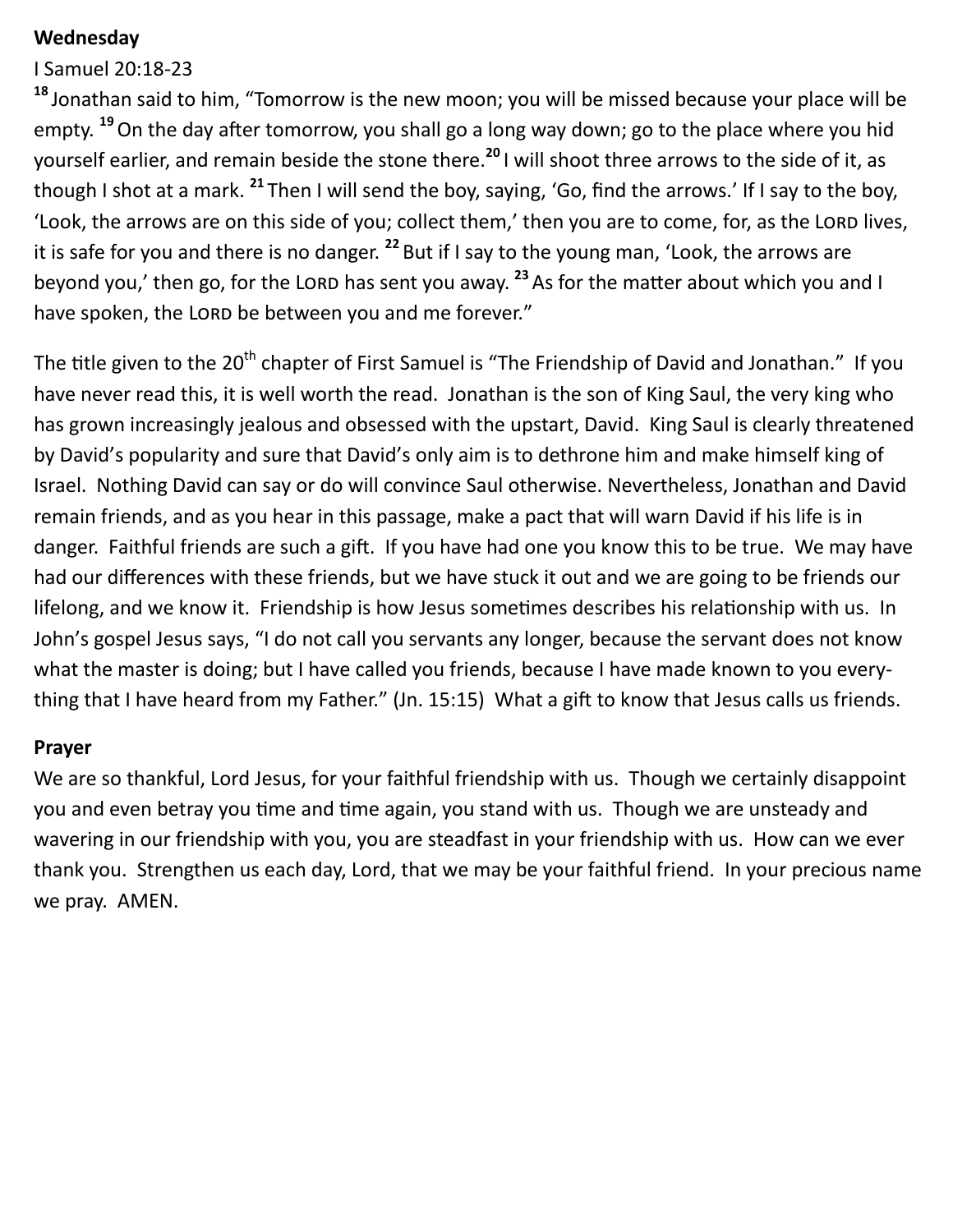## **Thursday**

# Acts 11:19-26

Now those who were scattered because of the persecution that took place over Stephen traveled as far as Phoenicia, Cyprus, and Antioch, and they spoke the word to no one except Jews. **<sup>20</sup>** But among them were some men of Cyprus and Cyrene who, on coming to Antioch, spoke to the Hellenists also, proclaiming the Lord Jesus. **<sup>21</sup>** The hand of the Lord was with them, and a great number became believers and turned to the Lord. **<sup>22</sup>**News of this came to the ears of the church in Jerusalem, and they sent Barnabas to Antioch. **<sup>23</sup>** When he came and saw the grace of God, he rejoiced, and he exhorted them all to remain faithful to the Lord with steadfast devotion, **<sup>24</sup>** for he was a good man, full of the Holy Spirit and of faith. And a great many people were brought to the Lord. **<sup>25</sup>** Then Barnabas went to Tarsus to look for Saul, **<sup>26</sup>** and when he had found him he brought him to Antioch. So it was that for an entire year they met with the church and taught a great many people, and it was in Antioch that the disciples were first called "Christians."

It's curious to think that there was a time when Christians were not called Christians. We know from the Book of Acts that one of the early titles given to Jesus' followers was "followers of the Way." It seems probable that many names could have arisen, like "disciples of Christ" or "Jesus followers." I remember a friend of mine who did ministry in the jails around Chicago, specifically Cook County Jail, who told me that he never called himself a Christian when he entered the jail. When I asked why, he told me that for many of the inmates the title "Christian" brought with it all sorts of baggage, because many people of ill will had "played the Jesus card" (as he said) and after gaining the trust of the people had shown themselves to be abusive and untrustworthy. "What do you call yourself then?" I asked. He said, "A Jesus guy." There continue to be those who use the title "Christian" to manipulate people and gain power. Martin Luther was known to say that the ones who most often broke the Second Commandment were clergy and politicians who invoked the Lord's name in vain, only for their own gain. We are wise to consider how closely our words and actions mirror those of Jesus whenever we claim the title "Christian."

### **Prayer**

Forgive us, Lord, whenever we have called ourselves Christians and not lived up to that name. Forgive us for not bearing the name of Christ in truth and integrity. Give us a deep resolve to follow you faithfully, to live compassionately, and to believe fervently, that all we do and say might be to your glory. In your holy name we pray. AMEN.